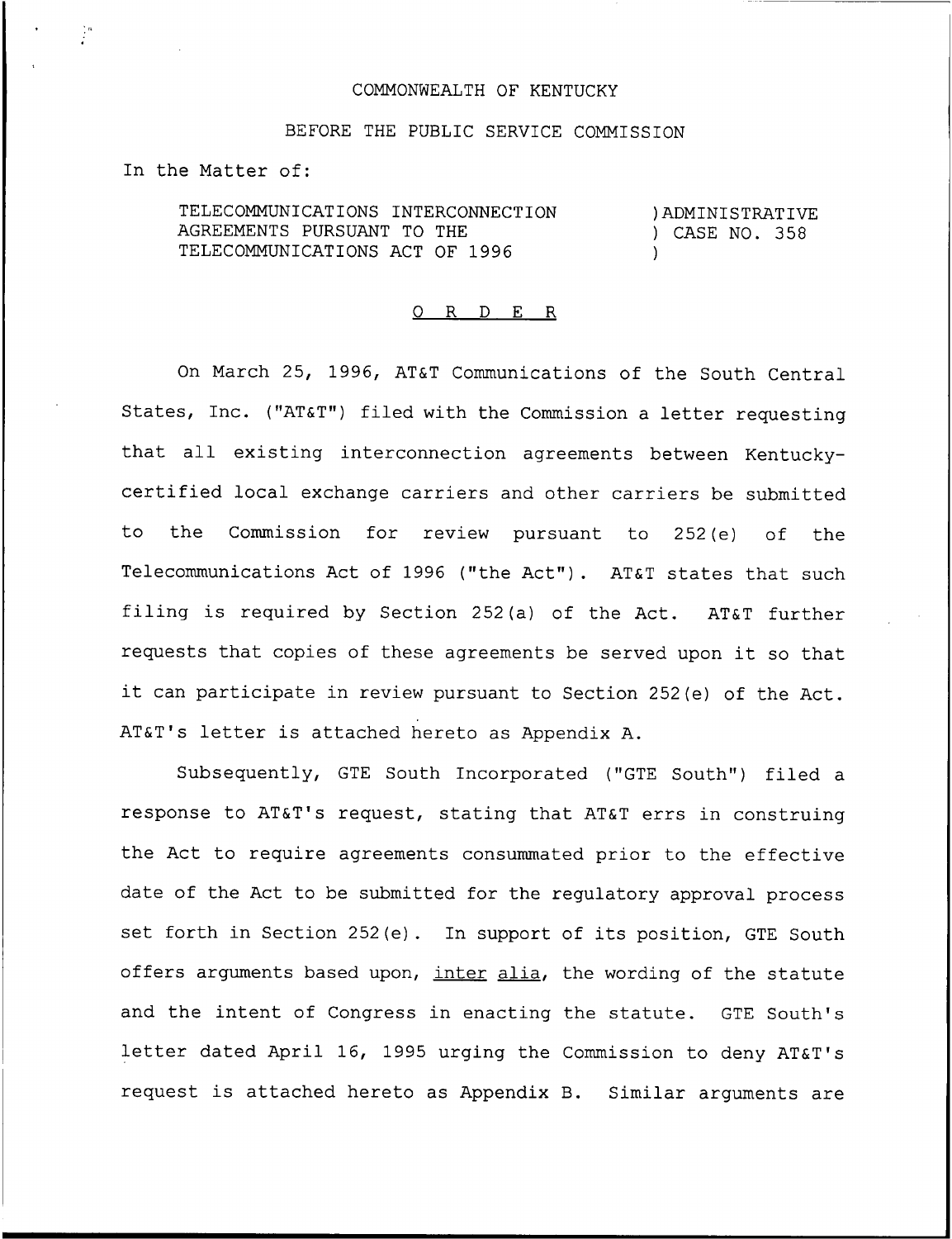made by BellSouth Telecommunications, Inc. in a letter dated April 16, 1996 and attached hereto as Appendix C.

The Commission finds that parties who signified interest in interconnection issues through participation in the hearing recently held in Administrative Case No. 355<sup>1</sup> should be made aware of this issue and should be afforded an opportunity to submit comments. Accordingly, the Commission hereby initiates this proceeding in order to receive those comments prior to rendering its decision in this matter. Any comments should be submitted within thirty days of the date of this Order.

IT IS THEREFORE ORDERED that:

1. All parties who participated in the hearing held in Administrative Case No. 355 shall receive a copy of this Order.

2. The Commission shall receive comments regarding the filing and approval issues raised by AT&T in its letter of March 25, 1996, for <sup>a</sup> period of 30 days following the issuance of this Order.

Done at Frankfort, Kentucky, this 29th day of April, 1996.

ATTEST:

Executive Director

PUBLIC SERVICE COMMISSION ma Vice Chairman

 $\mathbf{1}$ Administrative Case No. 355, An Inquiry Into Local Competition, Universal Service, and the Non-Traffic Sensitiv Access Rate.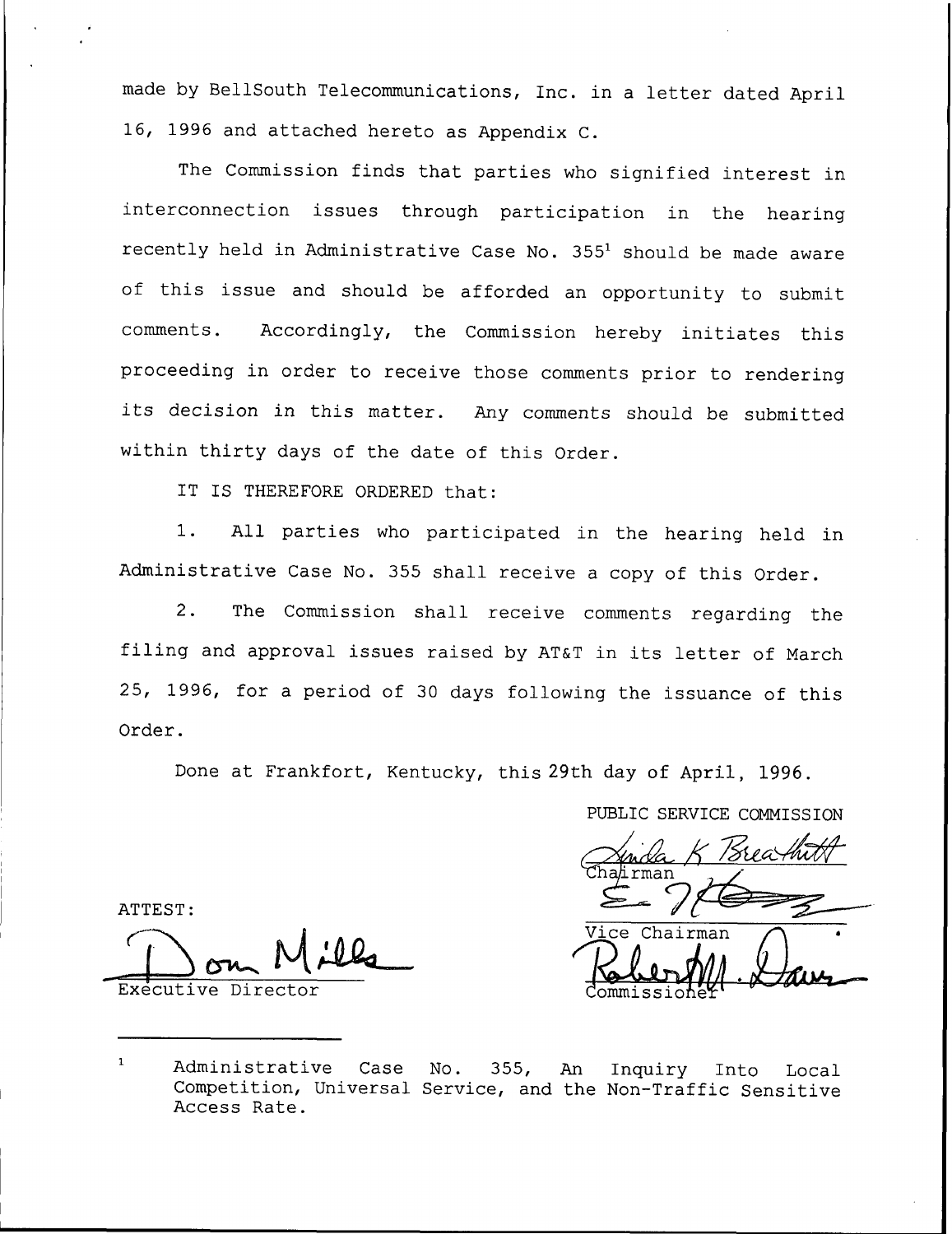## APPENDIX A

 $\frac{1}{2}$ 

 $\ddot{\phantom{1}}$ 

AN APPENDIX TO AN ORDER OF THE KENTUCKY PUBLIC SERVICE COMMISSION IN ADMINISTRATIVE CASE NO. 358 DATED APRIL 29, 1996

 $\sim$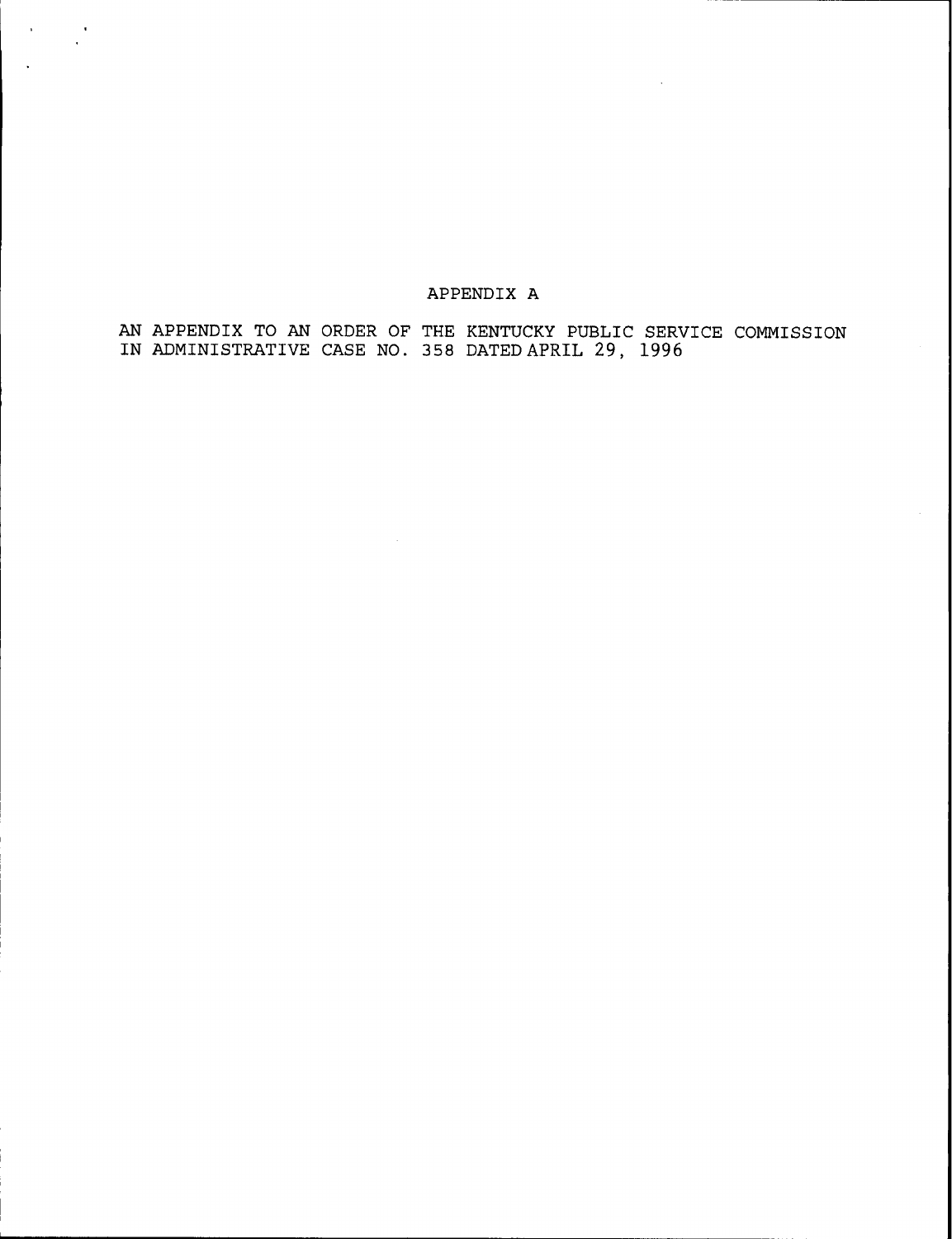# RECEIVED



Edward H. Hancock

# MAR 25 9 51 AM '96

245 West Main Street Frankfort, KY 40601 502 875-1014

March 25, 1996 PUBLIC SERVICE COMMISSION

Mr. Don Mills Executive Director Kentucky Public Service Commission 730 Schenkel Lane Frankfort, Kentucky 40601

Re: Interconnection Agreements

Dear Mr. Mills:

Section 252(a) of the Telecommunications Act of 1996 (the "Act") requires interconnection agreements (including those negotiated before the date of enactment of the Act) between incumbent local exchange telecommunications carriers and other carriers to be submitted to the appropriate state commission. Consequently, AT8T Communications of the South Central States, Inc. ("AT&T"), hereby requests that the Kentucky Public Service Commission (the "Commission") require the filings of al existing interconnection agreements between local exchange telecommunications companies certificated by the Commission and other carriers (including other local exchange telecommunications carriers, alternative local exchange telecommunications companies, and alternative access vendors) in accordance with Section 252(a) of the Act.

AT8T further respectfully requests that copies of such agreements be served on AT8T at the time that they are filed, so that AT8T can participate in the review of such agreements pursuant to Section 252(e) of the Act. AT8T's participation will not only aid the Commission's review of the agreements, as required, but will also enable AT&T to protect its own interests since AT8T may need to obtain interconnection services under such agreements pursuant to Section 252(i) of the Act, prior to obtaining an interconnection agreement of its own.

Thank you for the Commission's consideration of this matter. Please give me a call if you or any member of the Commission or its Staff have any questions about this request.

Sincerely,

Element It Hamand

Edward H. Hancock State Manager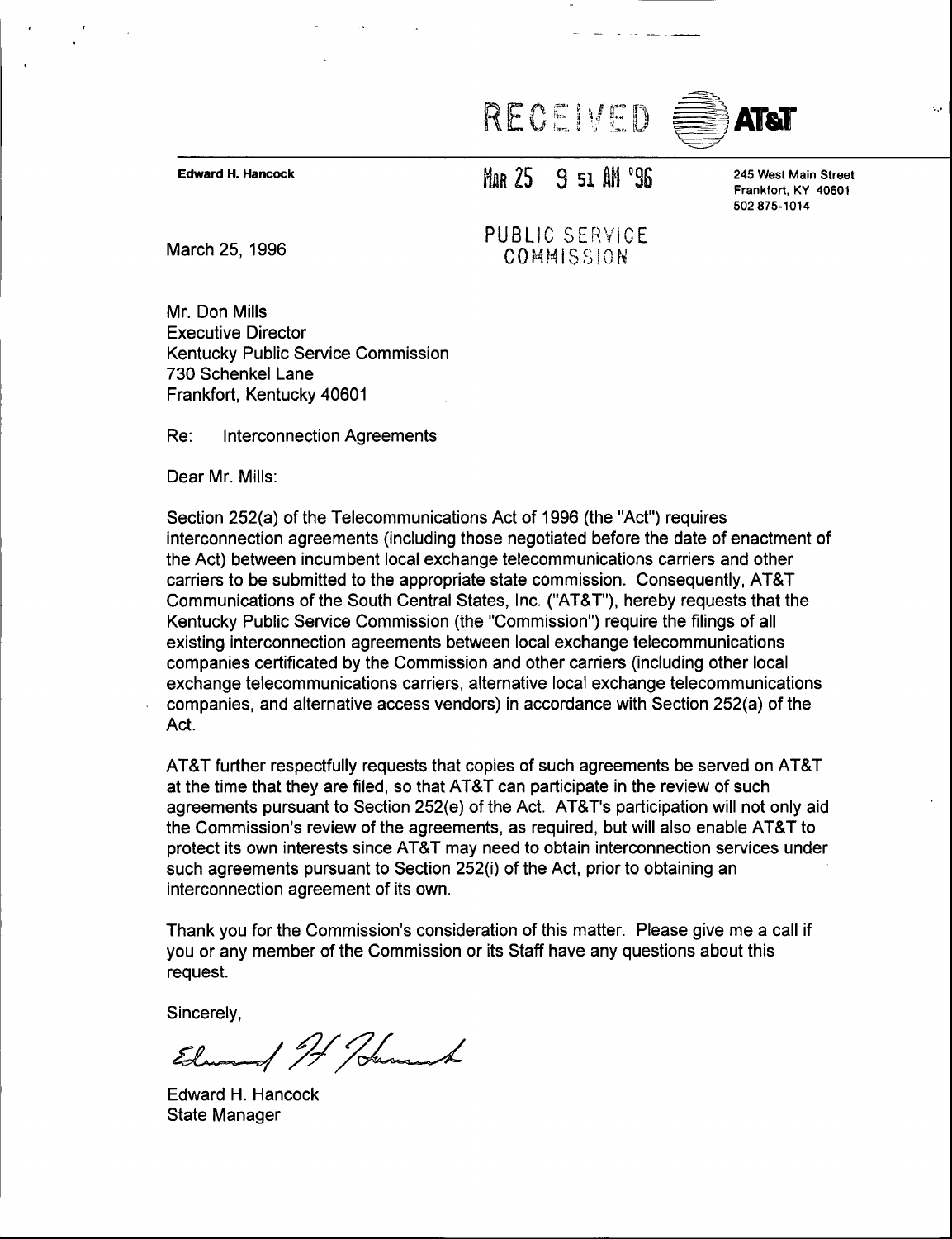## APPENDIX B

 $\sim$  $\sim$   $\sim$ 

> AN APPENDIX TO AN ORDER OF THE KENTUCKY PUBLIC SERVICE COMMISSION IN ADMINISTRATIVE CASE NO. 358 DATED APRIL 29, 1996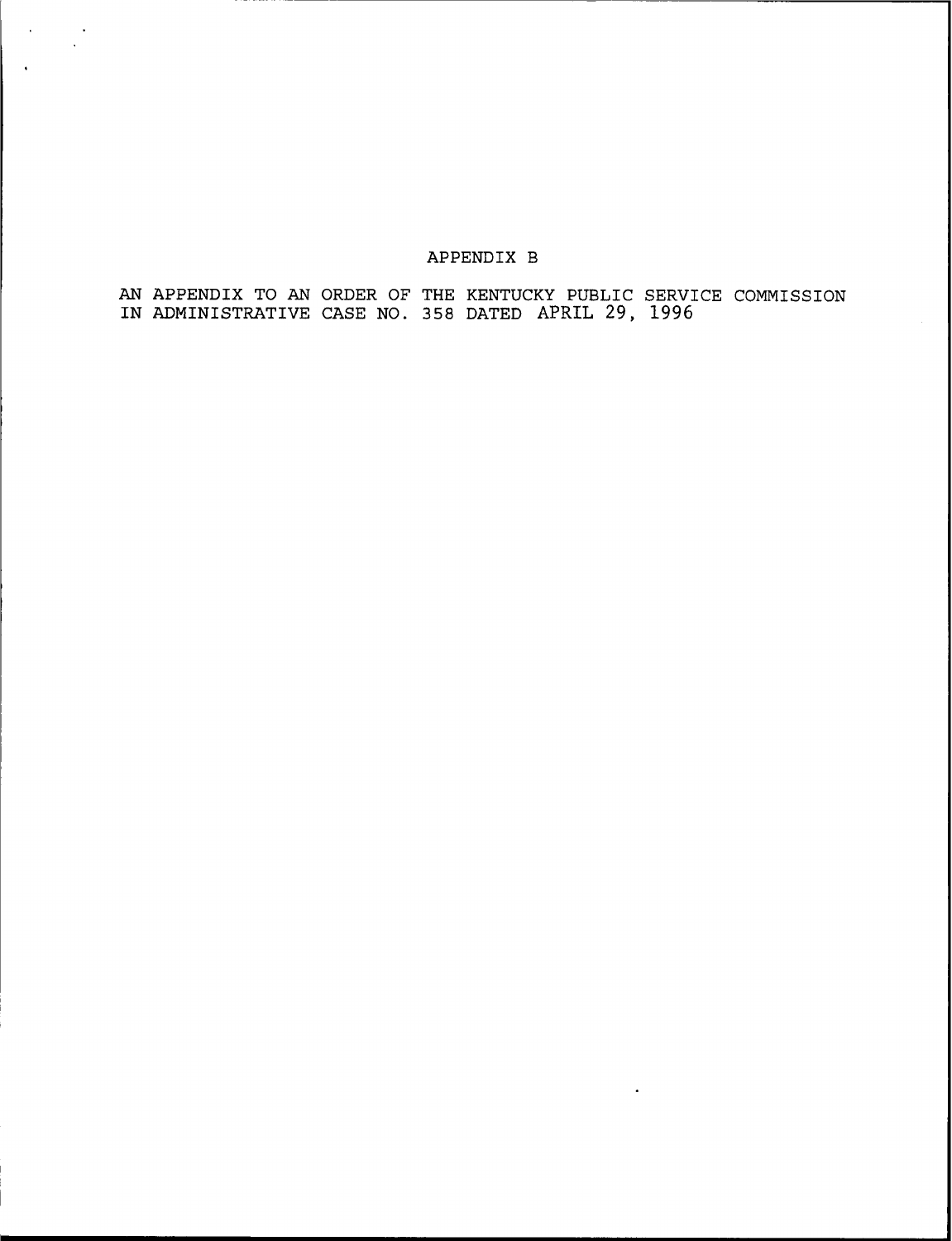Marceil Morrell\*\* Vice President 8 General Counsel - Florida

Associate General Counsel Anthony P. Gillman\*\* Leslie Reicin Stein\*

Attorneys\* Lorin H. Albeck Kimberly Caswell Franklin H. Deak

M. Eric Edgington Joe W. Foster Ernesto Mayor, Jr.

**•** Licensed in Florida

\*\* Certified in Florida as Authorized House Counsel

April 16, 1996

Mr. Don Mills Executive Director Kentucky Public Service Commission 730 Schenkel Lane Frankfort, Kentucky 40601

GTE Telephone Operations

One Tampa City Center Post Office Box 110, FLTC0007 Tampa, Florida 33601 813-224-4001 813-228-5257 (Facsimile)

2

RECEIVED

APR 17 1996

GENERAL COUNSEL

Re: Administrative Case No. 355 — Interconnection Agreements

Dear Mr. Mills:

By a letter dated and filed on March 25, 1996, AT&T Communications of the South Central States, Inc. ("AT&T") requested the Kentucky Public Service Commission ("Commission" ) to require the filing of all existing interconnection agreements between local exchange telecommunications companies ("LECs") certificated by the Commission and other carriers, i.e., LECs, alternative local exchange telecommunications companies, and alternative access vendors. AT&T based its request on its interpretation of Section 252(a) of the Telecommunications Act, of 1996 (the "Act").

GTE South Incorporated ("GTE South" or "Company" ) believes that AT&T's reading of the Act, is misplaced and encourages the Commission to deny AT&T's request.

It is the Company's position that a plain reading of Section 252(a) makes it clear that this section applies solely to new agreements. Section 252(a)(1) allows an incumbent LEC to negotiate and enter into a binding "agreement" without regard to the standards set forth in subsections (b) and (c) of Section<br>251. The remaining references to the term "agreement" in this The remaining references to the term "agreement" in this section of the Act (the second and third sentences) clearly refer to the "agreement" initially referred to in the first sentence of Section 252(a)(1). Thus, only new agreements need to be submitted to the State commission under subsection(e) of Section

A part of GTE Corporation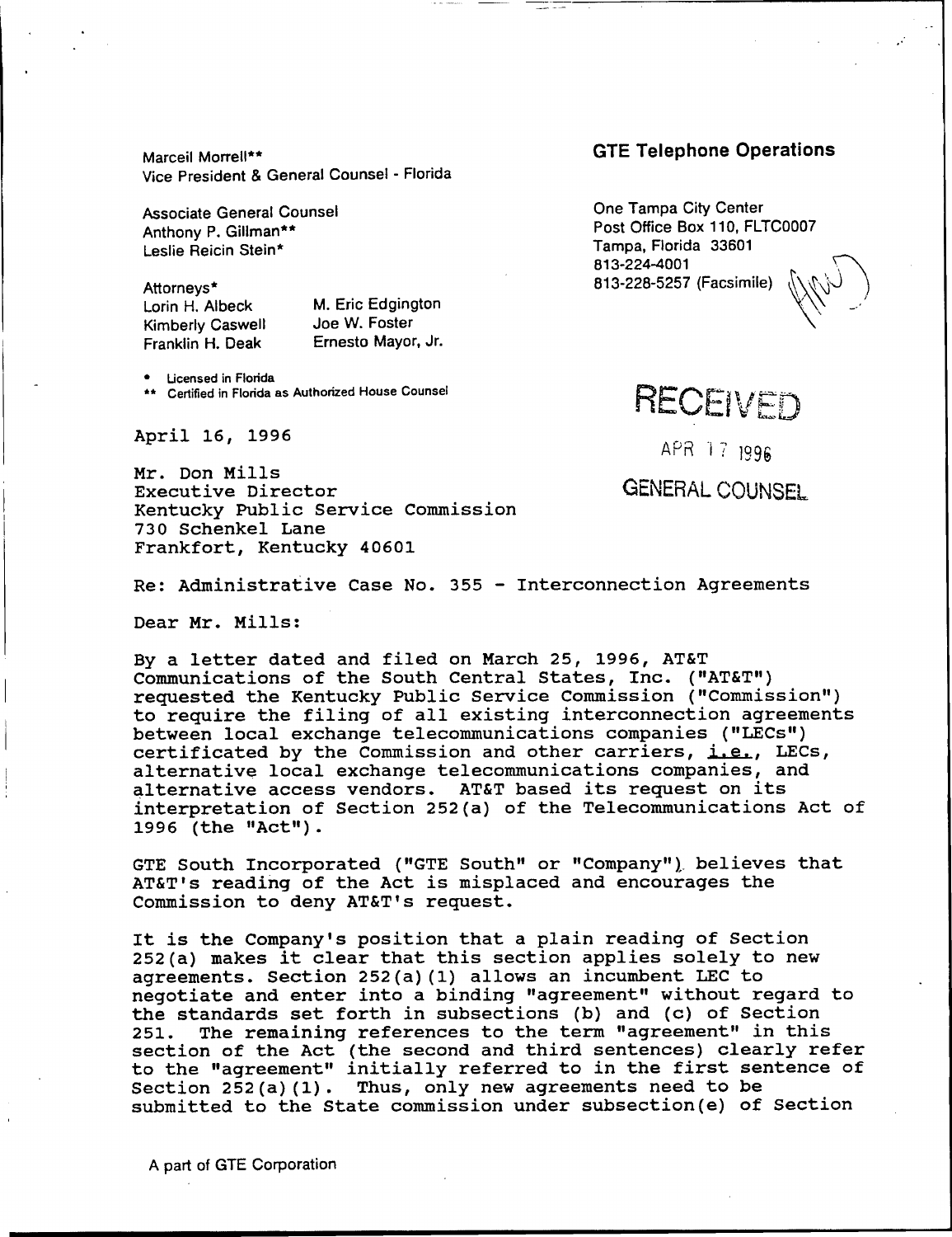252. Since the Act is prospective in nature this is a logical and consistent interpretation of Section 252(a). If one were to accept the position advanced by AT&T, then all existing LEC interconnection agreements would become subject to the approval process set out in Section 252(e). Such a conclusion would overwhelm the regulatory process and produce a result which is<br>unreasonable and inconsistent with congressional intent. The Act unreasonable and inconsistent with congressional intent. introduces a new regulatory environment for telecommunications companies in this country and interconnection agreements that were negotiated before its adoption are not relevant.

In further support of its position, the Company would point out that Congress was aware that several states were already opening the networks of incumbent LECs to competition from new entrants and encouraged such efforts.<sup>1</sup> Congress did not intend to require these states and carriers to start anew under Sections 251 and <sup>252</sup> of the Act. This level of awareness is clearly evident in the Senate Report for S. 652 which is particularly relevant in<br>that Section 252(a) was derived from the Senate bill. The Senate that Section 252(a) was derived from the Senate bill. report indicated that: "Several States (such as New York, California and Illinois) have taken steps to open the local carricting and firms, have caken steps to open the room agreements (of which the Senate was clearly aware) dealing with the same issues as are dealt with in Section 251(b) and (c), e.a., resale, unbundling, number portability, had been negotiated between incumbent LECs and new entrants prior to enactment. Accordingly, Section 252{a) provides that agreements negotiated before the date of enactment need not be renegotiated and shall be submitted to the state for approval, public filing, and availability to other carriers under Sections 252(e), (h) and (i). The Joint Explanatory Statement accompanying the Conference Report reinforces this point in its explanation of Section 251(c) of the Senate bill<sup>3</sup>[the predecessor to Section 252(a)] when it notes that this subsection deals with how a LEC may, by means of a negotiated agreement, "...meets its section 251<br>obligations...."<sup>4</sup> Existing pre-enactment agreements with other incumbent LECs and wireless providers are, thus, not a part of the Section 251 obligations, as Section 251 obligations are called into play only as a consequence of their Section 251(c)

 $<sup>1</sup>$  See S. Rep. No. 104-23, 1st Sess. 20 (1995); Report of</sup> National Communications Competition and Information Infrastructure Act of 1994, Rep. No. 103-367, 2nd Sess.5 (1994).

 $2$  Supra, S. Rep. at 5.

 $3$  H.R. Conf. Rep. No. 104-458, 2nd Sess. 121 at 124 (1996).

 $4$  Id. at 124.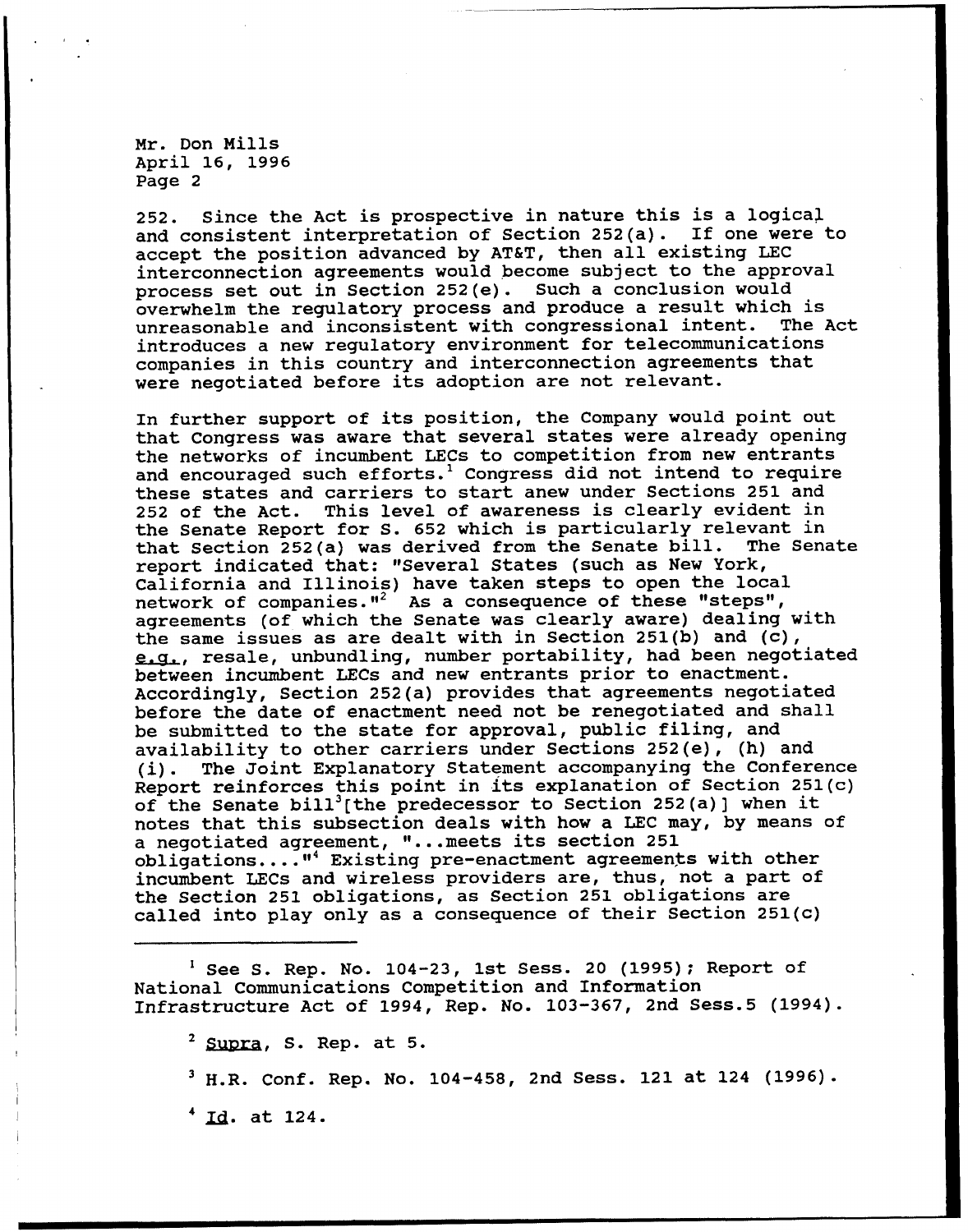duty "to negotiate in good faith, subject to the provisions of section 252 all of the obligations imposed in new sections 251(b)and 251(c)."<sup>5</sup> There were no Section 251 obligations to be met at the time of these pre-enactment agreements.

Accordingly, GTE South respectfully urges the Commission to deny the request contained in AT&T's letter of March 25, 1996.

Yours truly, rter

Joe W. Foster

c: All Parties of Record

 $5$  47 U.S.C. § 251(c).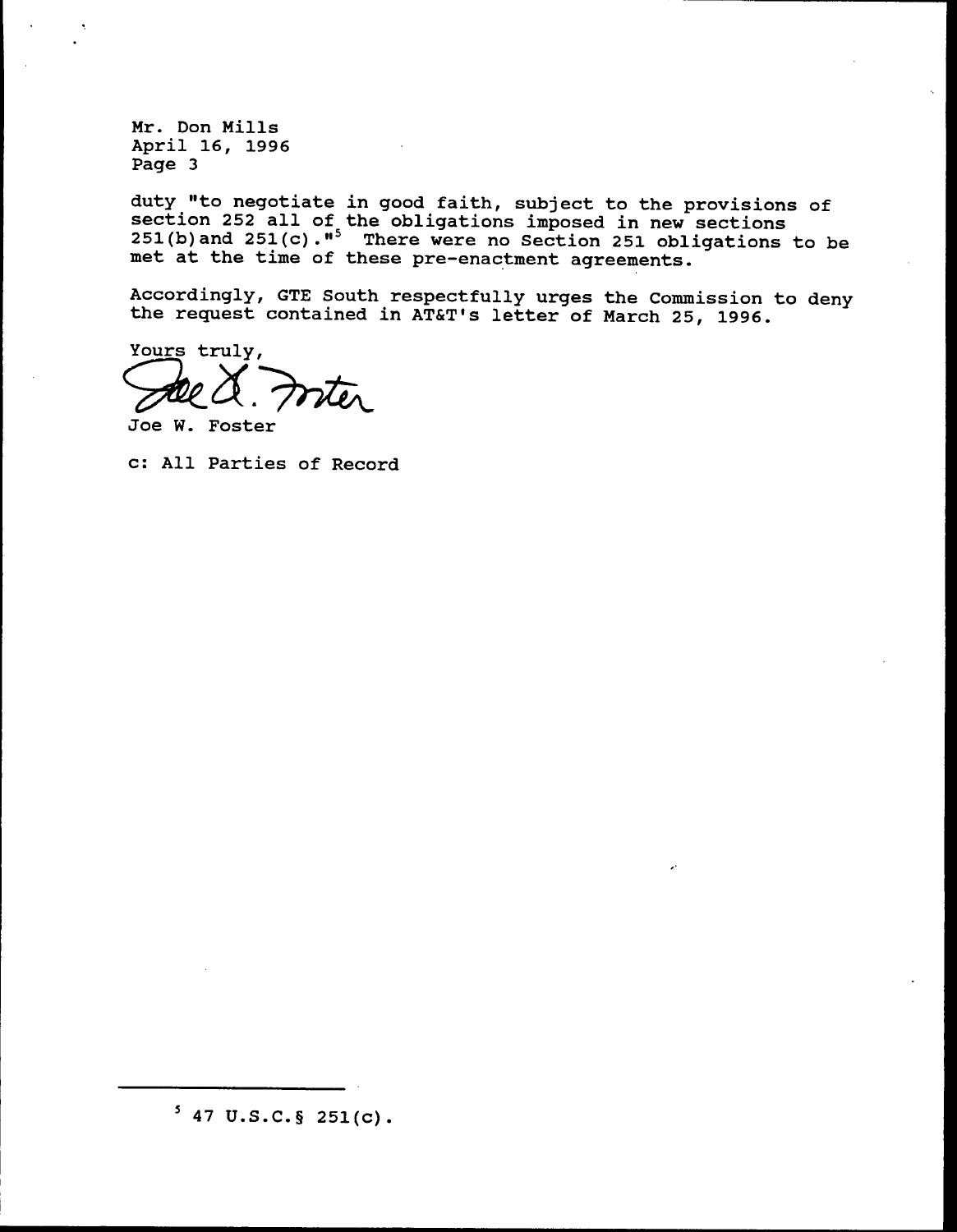## APPENDIX C

 $\sim$ 

 $\sim$  $\overline{a}$ 

> AN APPENDIX TO AN ORDER OF THE KENTUCKY PUBLIC SERVICE COMMISSION IN ADMINISTRATIVE CASE NO. 358 DATED APRIL 29, 1996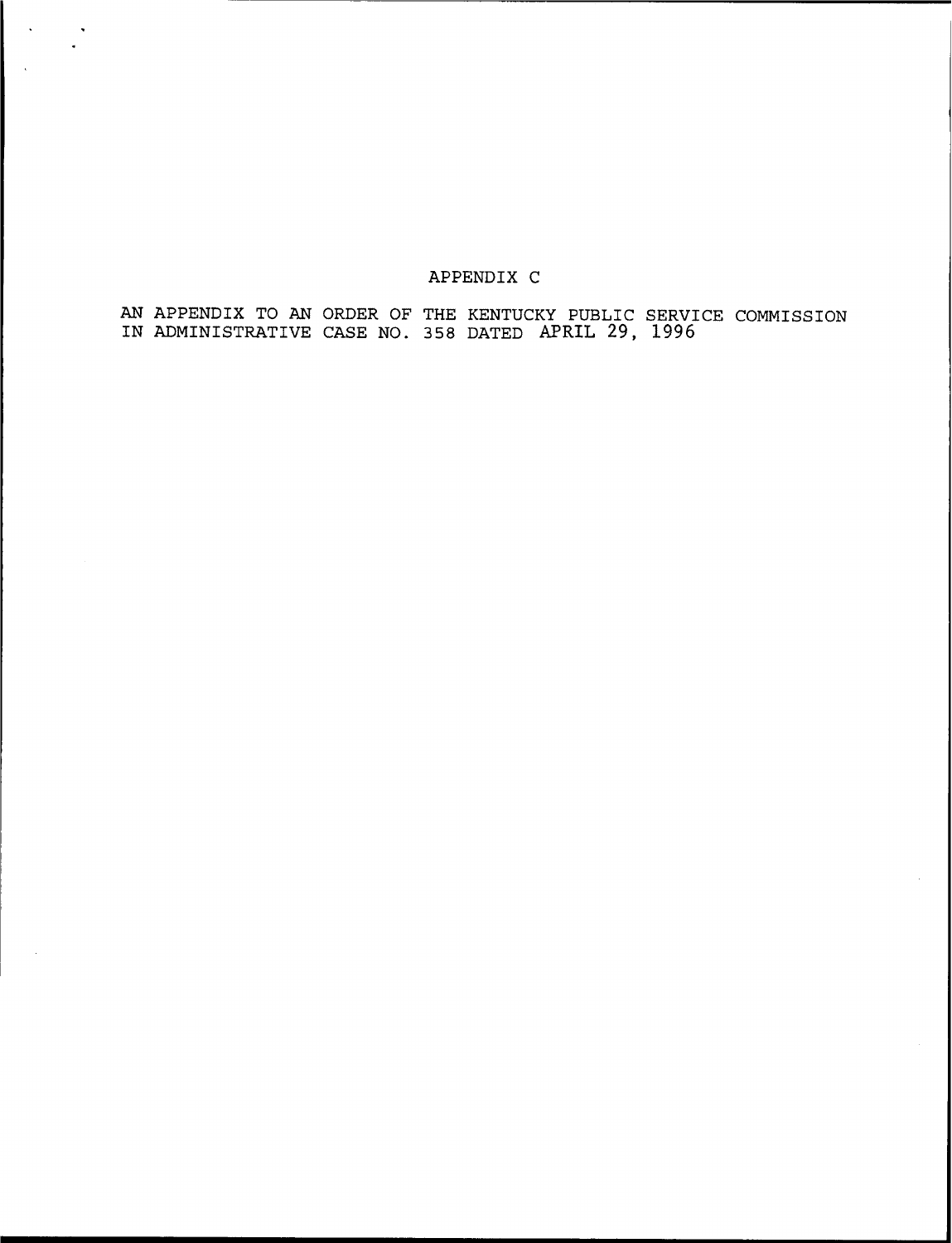# **KECFIVE**

APR 17 1996

PUBLIC SERVICE COMMISSION

BellSouth Telecommunications, Inc. Fax 502 582-1573 P.O. Box 32410 502 582-8219 Louisville, Kentucky 40232

April 16, 1996

Creighton E. Mershon, Sr. General Counsel

RECEIVED 4PR 1<sub>7 1</sub> IVERAL COUP

Mr. Don Mills Executive Director Public Service Commission 730 Schenkel Lane P. 0. Box 615 Frankfort, KY 40602

Dear Mr. Mills:

This is in response to the letter request of AT&T, dated March 25, 1996. In this letter, which was not served on BellSouth Telecommunications, Inc. ("BST"), AT&T requests the Commission to enter an order requiring all LECs in Kentucky to immediately resubmit all existing interconnection agreements to the Commission for approval under Section 252(e) of the Telecommunications Act of 1996 (the "Act") . As an initial matter, it should be noted that the terms and conditions of BST's interconnection arrangements for mobile services are publicly available in the mobile services interconnection tariff. BST's agreements with other local exchange companies governing the interconnection and exchange of traffic between their mutually exclusive service areas (sometimes including local as well as toll traffic) have recently been provided to AT&T and other participants in Administrative Case 355 as a part of the discovery process. The rates are considered proprietary, and were not produced.

AT&T is incorrect in asserting that the Act requires that these agreements, even though entered into prior to the enactment of the Act, must be resubmitted for approval under the provisions of Section 252(e) of the Act. BellSouth disagrees with AT&T's interpretation of the Act. Fairly read in the context in which it appears, the language relating to agreements negotiated before the enactment of the Act does not require all existing agreements to be resubmitted to the Commission for approval.

Section 252 of the Act pertains to the procedures for negotiation, arbitration and approval of agreements. Subsection (a)(1) of this section states:

Upon receiving a request for interconnection, services, or network elements pursuant to section 251, an incumbent local exchange carrier may negotiate and enter into a binding agreement with the requesting telecommunications carrier or carriers without regard to the standards set forth in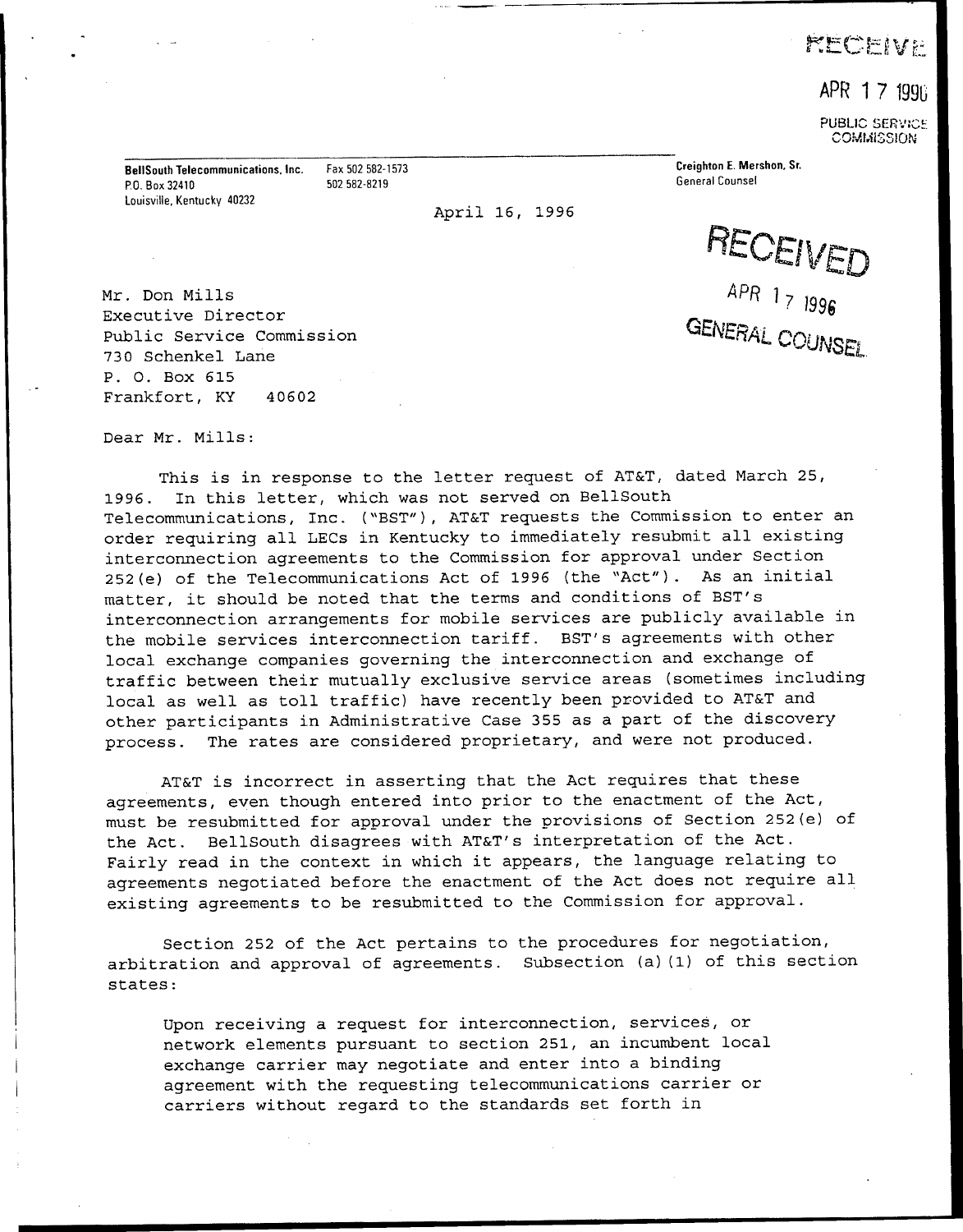> subsections (b) and (c) of section 251. The agreement shall include a detailed schedule of itemized charges for interconnection and each service or network element included in the agreement. The agreement, including any interconnection agreement negotiated before the date of enactment of the Telecommunications Act of 1996, shall be submitted to the State commission under subsection (e) of this section.

The process addressed by this subsection clearly begins with a request for interconnection, services, or network elements pursuant to Section 251. After this, the incumbent local exchange carrier may negotiate and enter a binding agreement with the requesting telecommunications carrier without regard to the standards set forth in subsections (b) and (c) of the Section 251. The agreement that is reached as a result of the request for interconnection, which could potentially include a portion or portions of an agreement that was reached prior to the enactment of the Act,<sup>1</sup> are then to be submitted to the Commission for approval under Section 252(e).

These provisions do not require the submission or resubmission for approval each and every existing agreement that may have touched upon interconnection in some context. The resubmission requirement contained in Section 252(a)(1), requires a "request . . . pursuant to Section 251" to trigger negotiation and potential consummation of "a binding agreement." It is that binding agreement, "including any interconnection agreement negotiated before the date of enactment. . ." that is to be submitted to the Commission. Because the reference to existing agreements occurs only in the context of an agreement negotiated under the new Act's procedures, agreements existing prior to the Act do not have to be independently submitted.

This interpretation of the Act is also consistent with the purpose of the Act itself and its practical application. The Act is designed to remove the barriers to entry into the local exchange market in order to allow the development of competition in that market. Sections 251 and 252 are designed to apply to the negotiation, arbitration and approval of agreements that result from a request of an incumbent local exchange

<sup>&</sup>lt;sup>1</sup> It is possible that incumbent local exchange companies will be entering into negotiations with requesting carriers with whom they already have interconnection agreements that were negotiated prior to the Act. As a result of the Section 251/252 negotiations, the new agreement may include newly negotiated provisions, as well as provisions unchanged from the previous agreement.